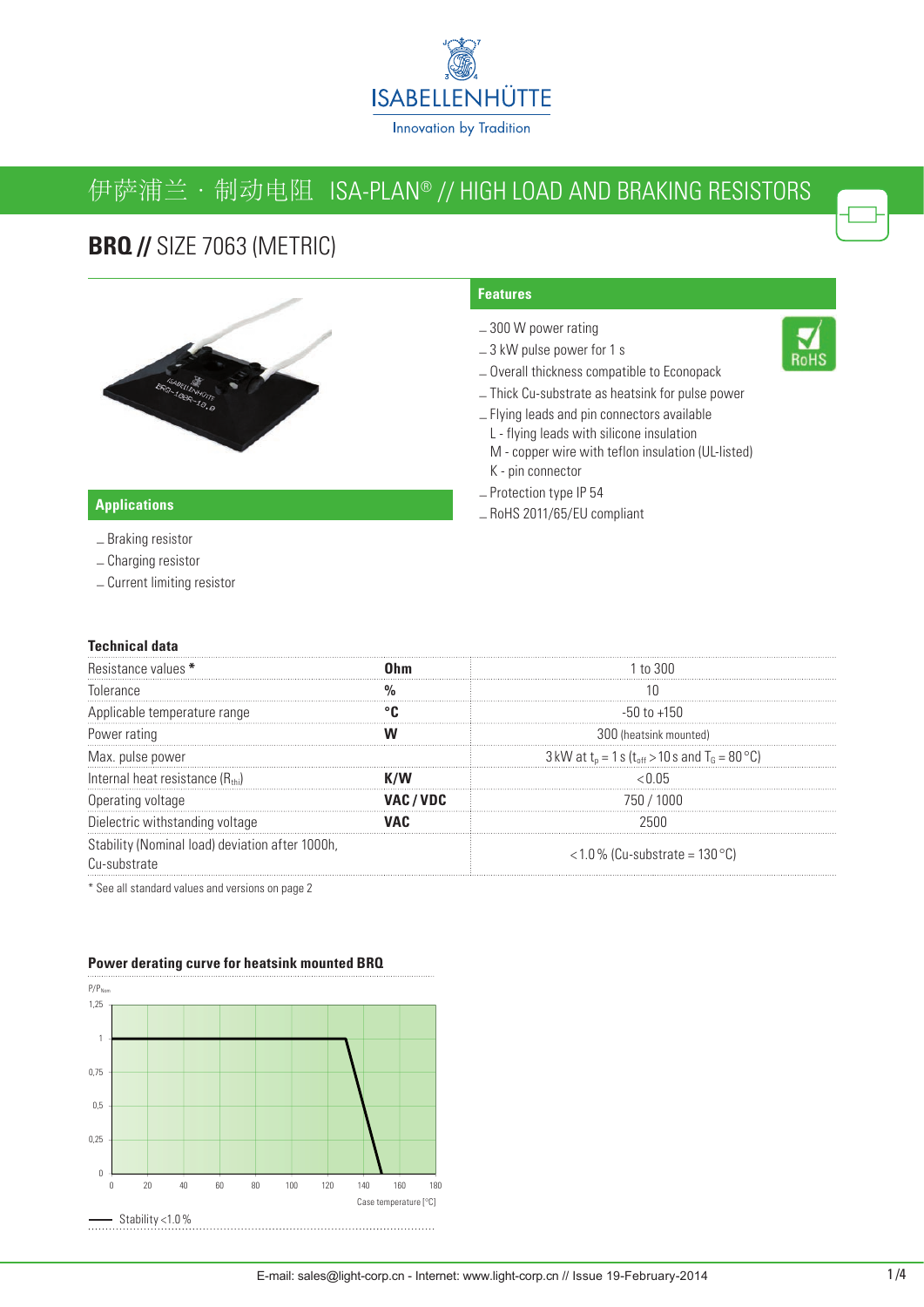# **BRQ // SIZE 7063 (METRIC)**

### **Available standard resistance values and tolerances\***

| <b>Resistance values</b> |   | <b>Version</b> |   |  |
|--------------------------|---|----------------|---|--|
|                          | К |                | М |  |
| 1R00                     |   |                |   |  |
| 2R50                     |   |                |   |  |
| <b>10R0</b>              |   |                |   |  |
| 22R0                     |   |                |   |  |
| 47R0                     |   |                |   |  |
| 100R                     |   |                |   |  |
| 125R                     |   |                |   |  |
| 150R                     |   |                |   |  |
| 200R                     |   |                |   |  |
| 300R                     |   |                |   |  |

\* Further values on request

 $\checkmark$  = available

#### **Ordering code**

| BRQ - 10R0 - 10.0 - L |                                                       |
|-----------------------|-------------------------------------------------------|
|                       |                                                       |
|                       | Version                                               |
|                       | Tolerance                                             |
|                       | Resistance value [Ohm] / "R" represents decimal point |
|                       | vpe                                                   |

#### **Maximum pulse energy respectively pulse power for permanent operation**



Maximum pulse energy / power versus pulse length.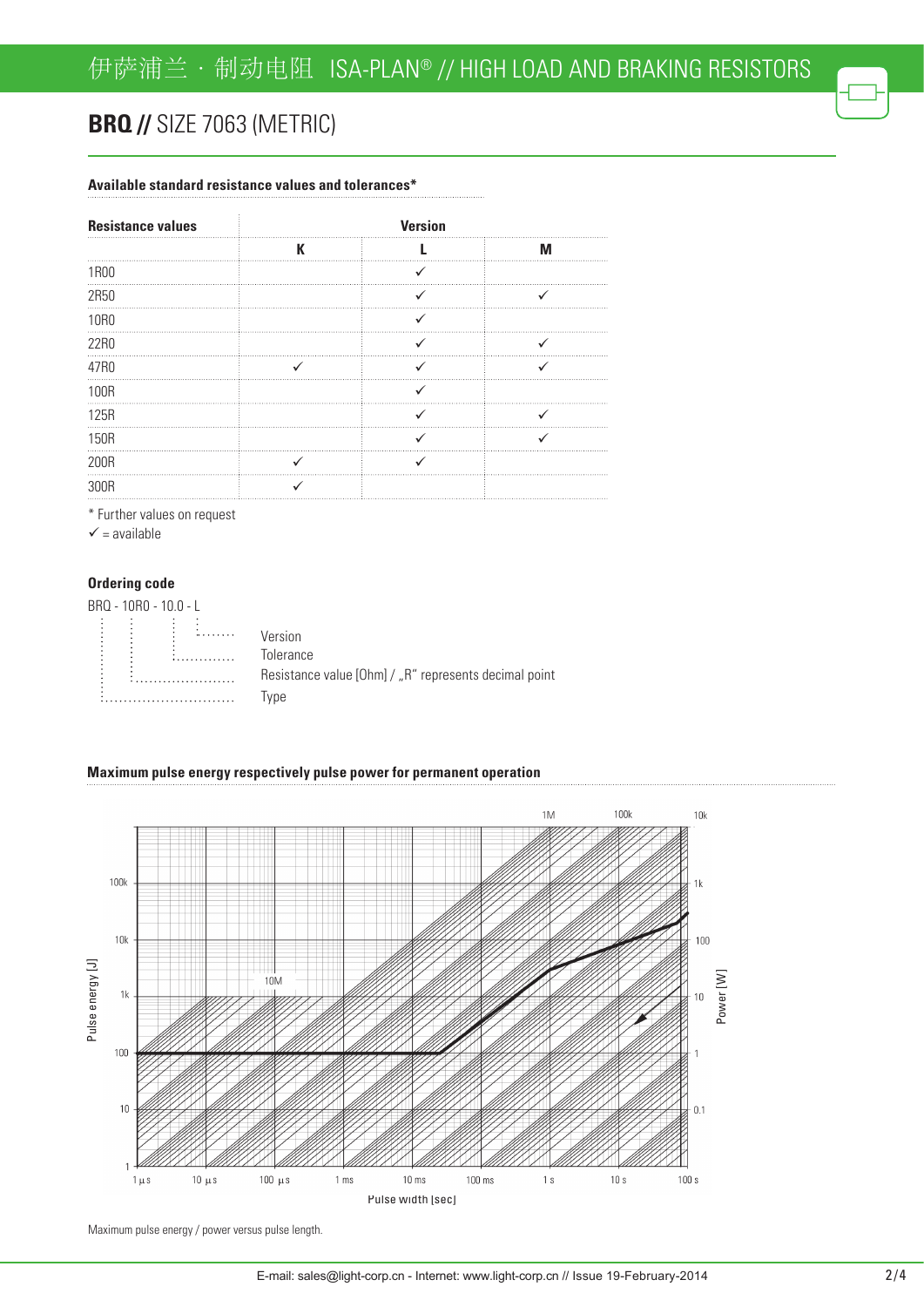# **BRQ // SIZE 7063 (METRIC)**

### **Mechanical dimensions [mm], version (L/M) with flying leads**



Copper wire:

Version L: copper wire with silicone rubber insulation 1.5 mm² L=275 ±10 mm Version M: copper wire with teflon insulation FEP-TE, AWG 18 (1.0 mm²) L=325 ±10 mm